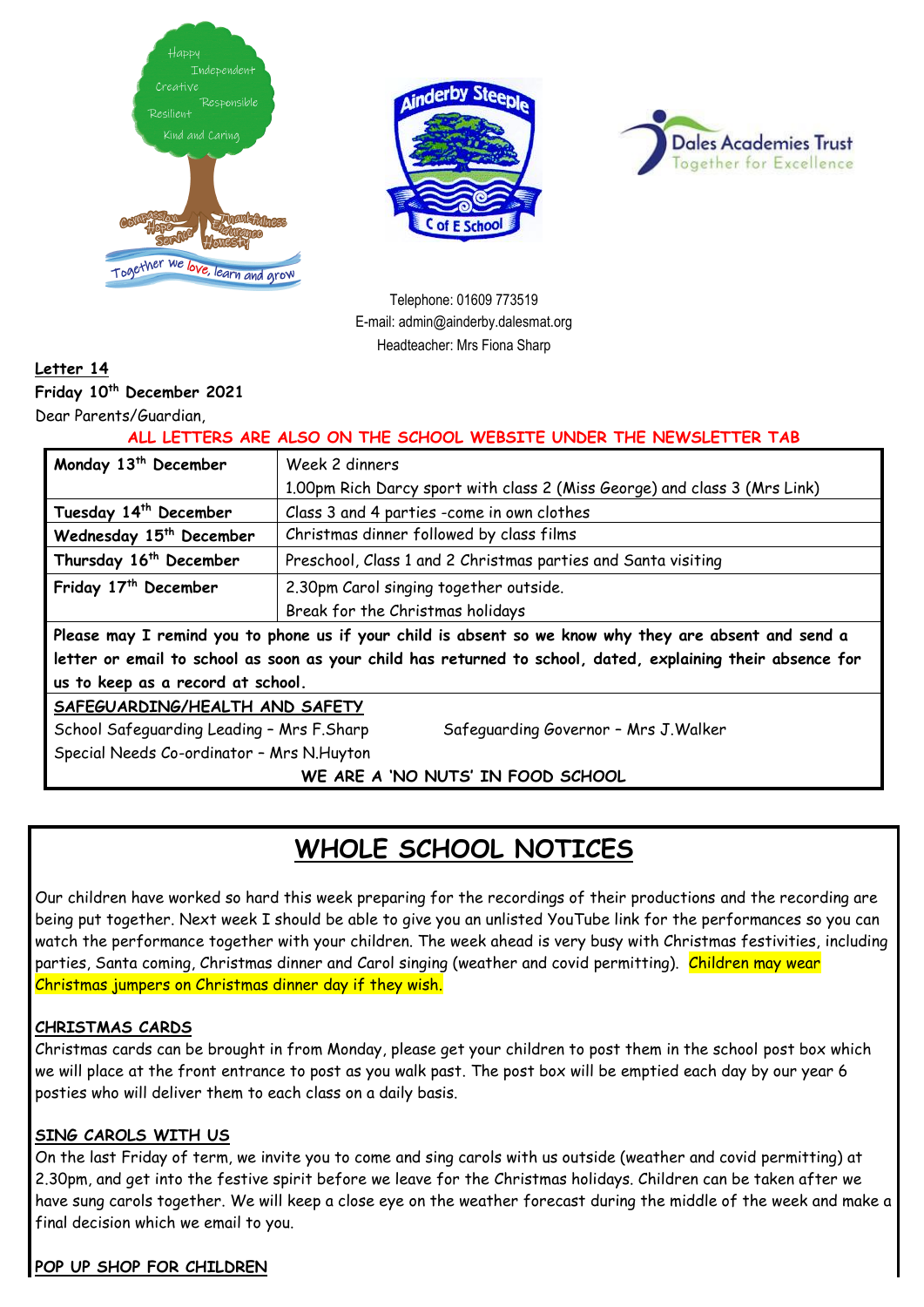Thank you so much to everyone who placed orders at the pop shop and to the FASS parents who set up the shop and served our children – they did enjoy choosing things.

## **SUMDOG COMPETITION**

There is a North Yorkshire Sumdog competition which starts today, please encourage your children to log in and have fun whilst doing lots of maths.

### **KIDS CLUB SPRING TERM-REMINDER**

Thank you to those people who have returned booking forms. Please complete the form sent home last week if you know you need regular sessions.

## **PRESCHOOL PARENTS**

## **PLEASE CHECK THROUGH THE OTHER SCHOOL NOTICES IN CASE OTHER MESSAGES APPLY TO PRESCHOOL PARENTS**

*This week in preschool we have been busy Christmas crafting making marbled baubles, salt dough decorations, penguin cards and glittery stockings. The children have also enjoyed learning lots of new Christmas songs and showing me their very impressive dance moves! We have been looking at the Christmas story and learning some key names such as Mary, Joseph, baby Jesus, the Shepherds and the three wise men. We have a play nativity set which the children have really enjoyed exploring and acting out the story with their friends.*

*This week, Mrs Sharp filmed our Christmas song for the Christmas production. All the children joined us for this and they were absolutely amazing, I am so proud of them all. We can't wait for you to see it. Their song will appear at the beginning of the Key stage performance.* 

If you need to contact our preschool leader Sarah Kelly please email her at [preschool@ainderby.dalesmat.org](mailto:preschool@ainderby.dalesmat.org)

## **FASS**

## **FASS CHRISTMAS RAFFLE**

Thank you to those people who have contributed towards the hamper, these are being made up on Monday. Tickets will be available to buy after school on Monday or please send money in a clearly named envelope and we will send tickets home. Tickets £1 each. Tickets will be drawn live on our Ainderby Steeple CE Primary School Facebook page on Friday morning.

## **CHRISTMAS EVE TREAT BOXES-REMINDER**

Boxes are £3 each payable on MCAS. They include snowman soup, hot chocolate kit, chocolate reindeer noses, reindeer food (wildlife friendly) and a flashing tree ring. Boxes will be given out on the last day of term. Payment made via Bromcom please. Orders must be placed by Wednesday 15<sup>th</sup> December.

#### **FASS CONSTITUTION-REMINDER**

The committee are planning to make some changes to their constitution and as such, need to give people 30 days' notice of an extraordinary meeting which will take place at 3.20pm on Friday  $7^{\rm th}$  January 2022

## **CHRISTMAS**

## **CHRISTMAS PARTIES**

Parties are on the following days:

Tuesday 14 th December in the morning – Class 3 and 4

Thursday 16<sup>th</sup> December in the morning- class 1 and 2 (Santa will be arriving this morning)

Pre-school party Thursday 16<sup>th</sup> December

Children can come in their own party clothes on those days, please remember sensible footwear and layers for when outside at breaktimes.